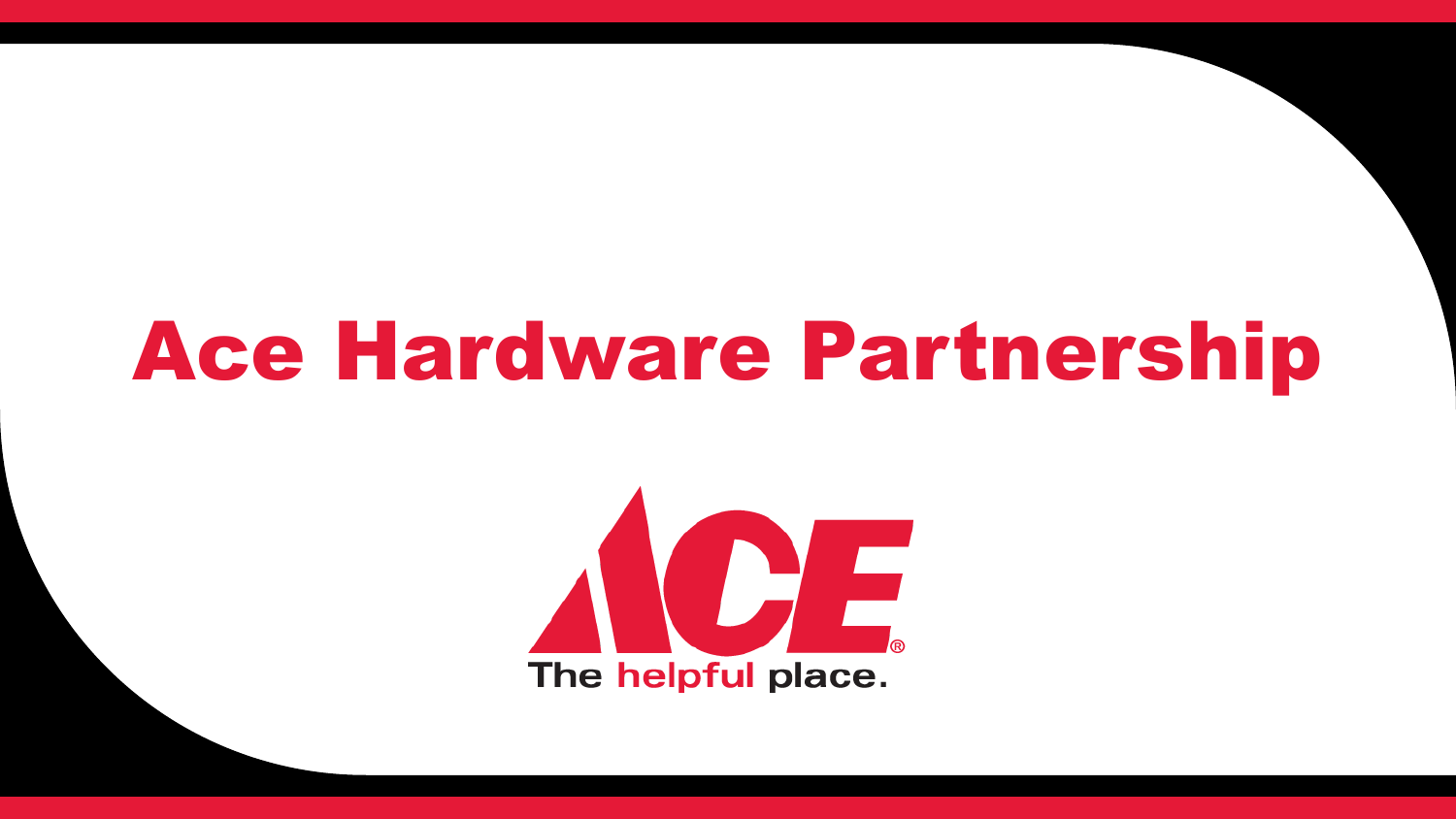### Local to Local

- Ace stores are locally owned and operated
- Members of your community
- Personalized, helpful service





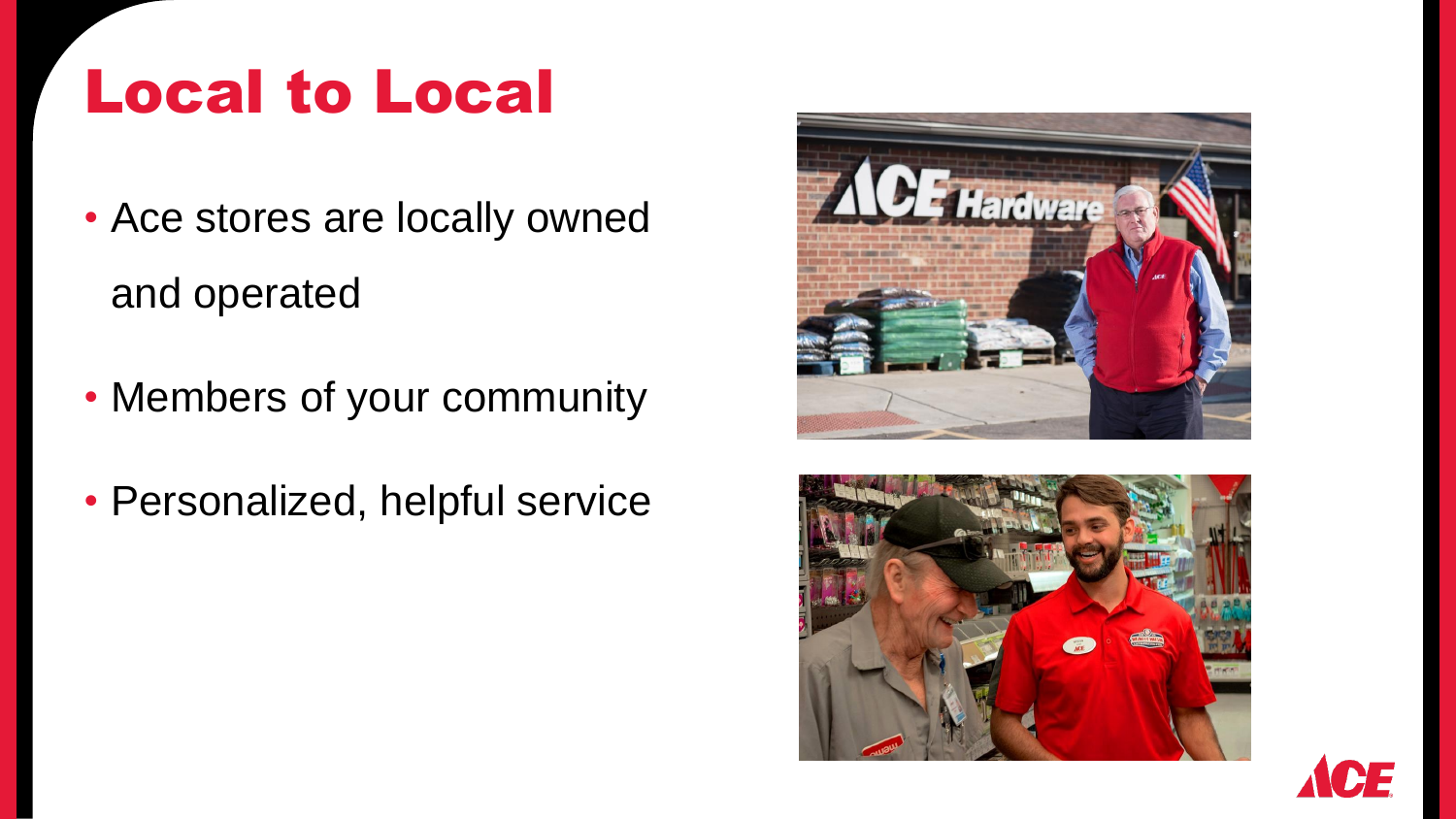### Stores Nationwide

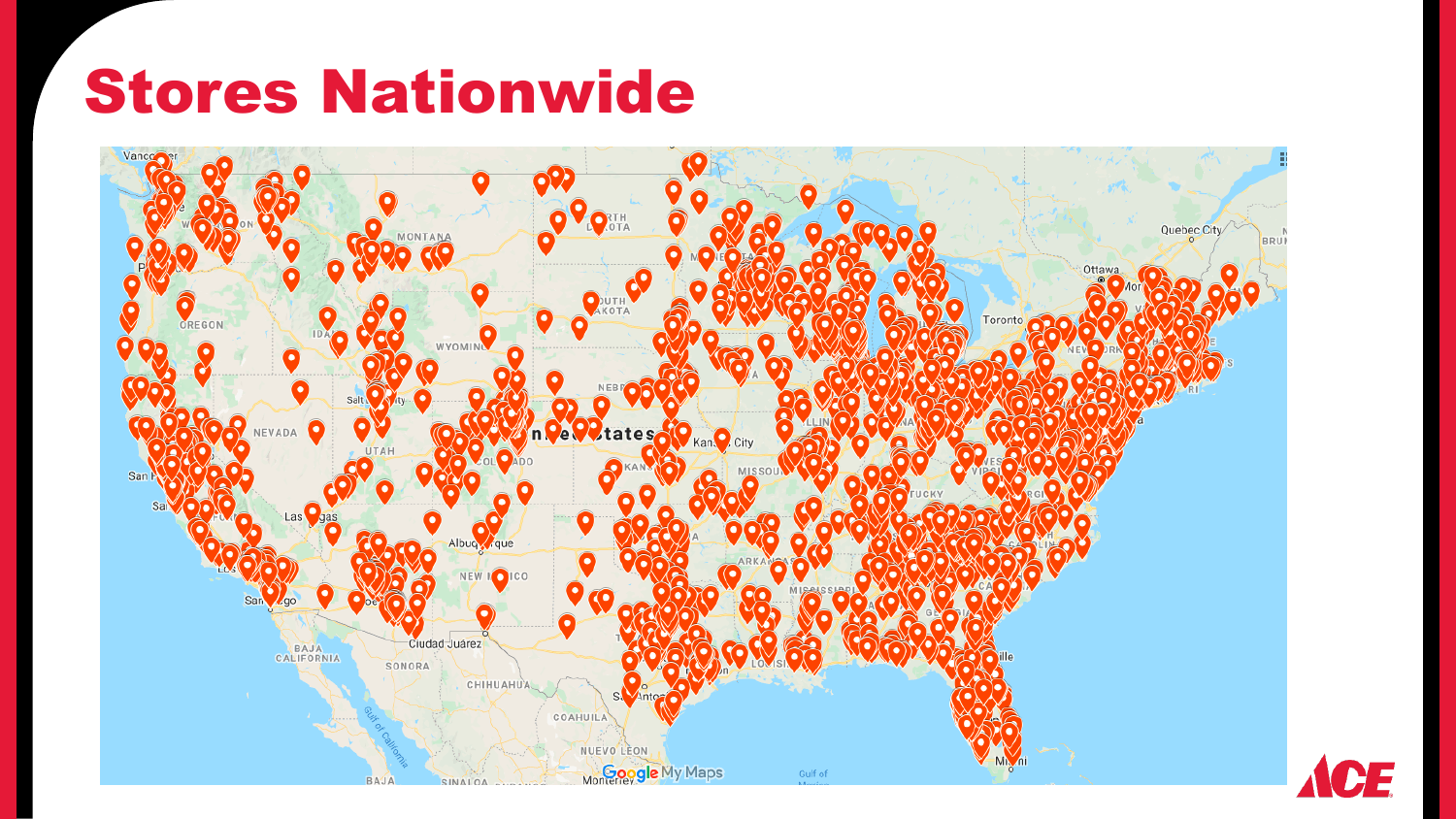## Save Time & Money

- Shop in store and online
- Pickup and delivery options
- Helpful services (varies by store)
	- Key Cutting
	- ‒ Lock Rekeying
	- ‒ Screen/Window Repair
	- Paint Tinting/Color Matching
	- ‒ Propane Exchange/Refill
	- ‒ Machine Rental



\*\*\*\*\*\*\*\*\*\*\*\*\*\*\*\*\*\*\*\*



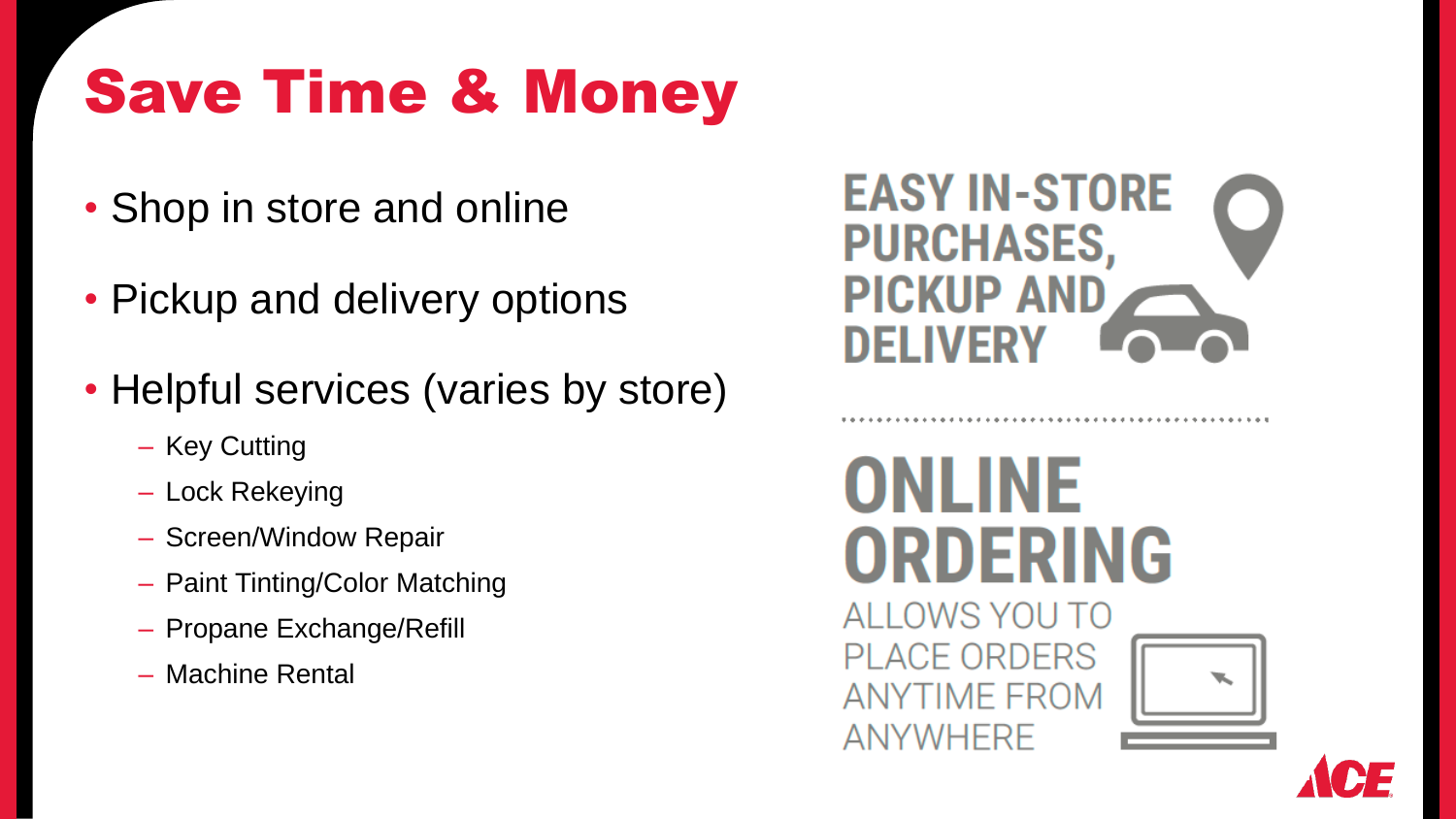### Maintenance Products

- Access to over a million items from routine supplies and hard-to-find items
- Custom inventory solutions
- Special ordering

#### **PRODUCTS**



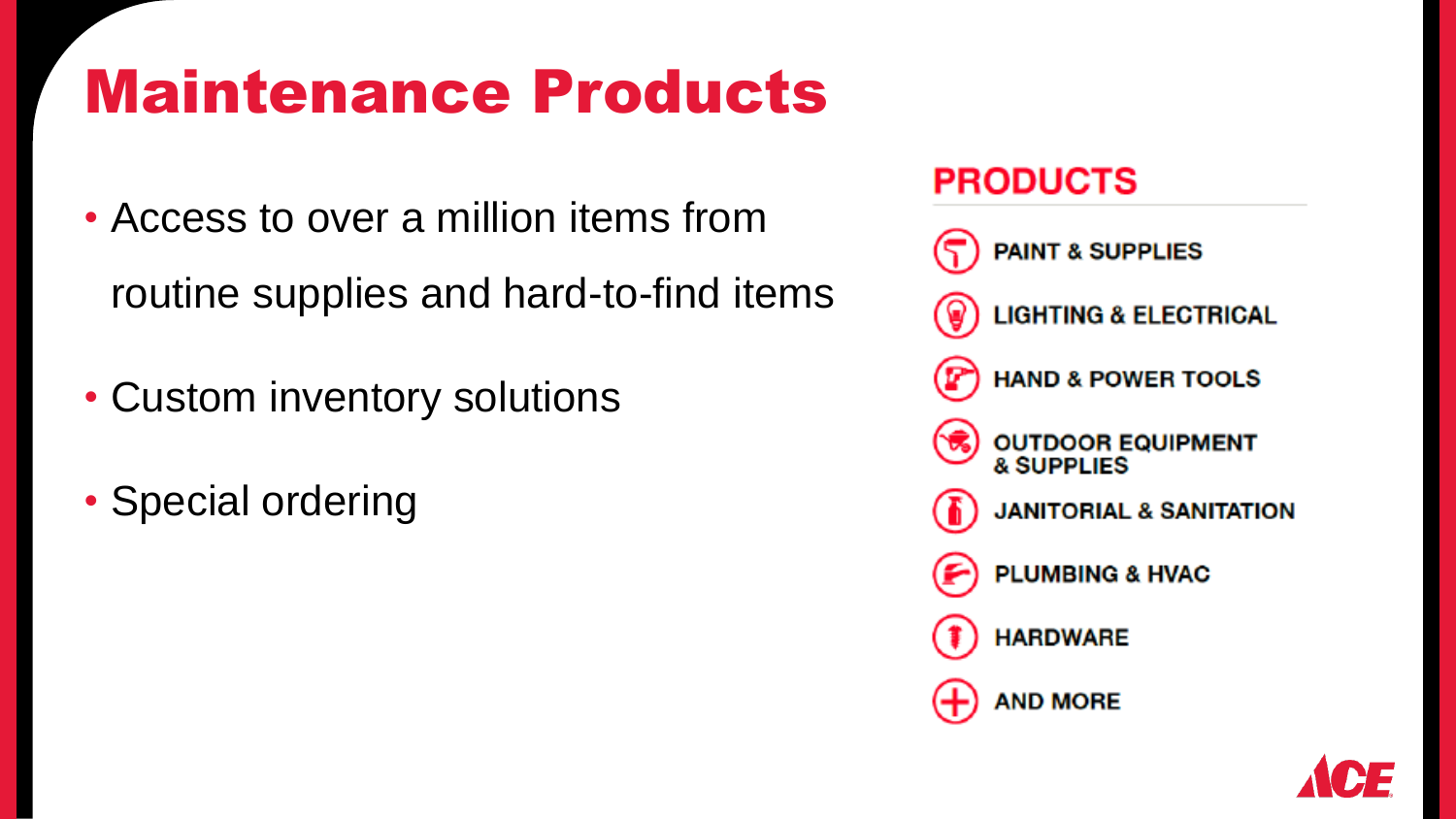#### Products to Meet Every Need for Church Maintenance



CE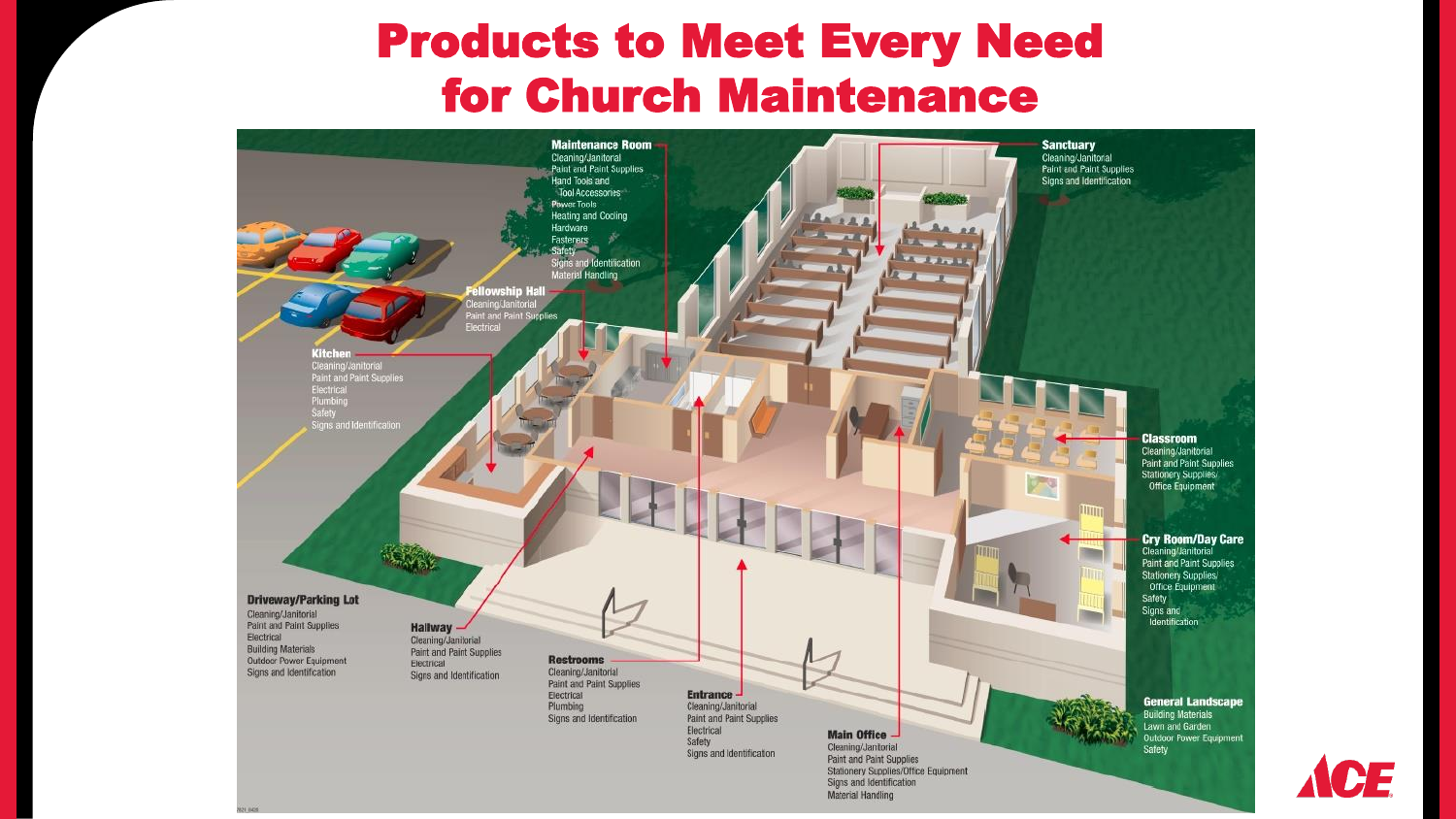## Shop Online and In-Store

#### • **Online**

- Log into your account on **acehardware.com/b2b**home
- ‒ Select your store from the participating store list and place your order

### • **In-Store**

- ‒ To make a purchase at a participating store, tell the cashier you have a national account
- ‒ The cashier will pull up your organization name and apply your discount